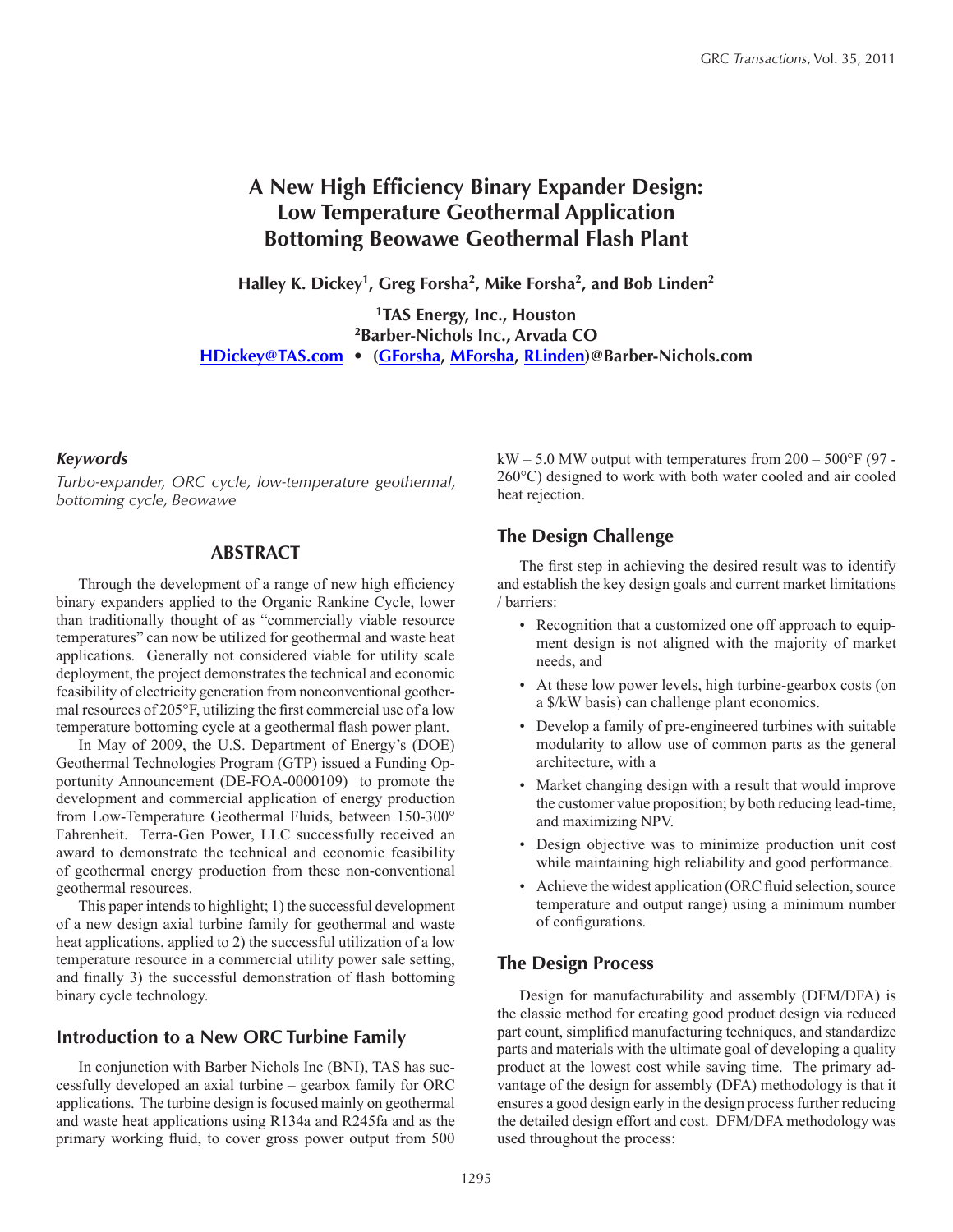- The design is simple with a low parts count See Figure 1
- Different turbine configurations use most of the same parts w/ different trims
- Simple castings incorporate key design features
- The small size of the turbines allows the use of low cost radially split housings
- Two piece turbine plenum/bearing housing design provides effective, low cost thermal isolation between turbine inlet stream and seal and bearing assemblies
- The need for piping expansion joints is minimized with a strong, stiff plenum that will handle piping stress loads in excess of API requirements
- Rotor blades are Electro-Chemically Milled (ECM) on the rotor disk and the shroud is electron beam welded to produce a low cost, robust rotor
- Turbine speeds are limited to enable the use of manufacturer's standard industrial (pre-engineered) gearboxes, reducing cost and lead time
- Turbine thrust is limited to enable use of off-the-shelf rolling element bearings
	- ⚬ Bearing scheduled maintenance interval is 2 years
	- ⚬ Ball bearings limit shaft deflections and improve seal life
	- ⚬ Turbine thrust bearing capacity eliminates the need for thrust bearings in the gearbox which improves gearbox efficiency to greater than 98%
	- ⚬ Turbine bearing lube oil demand is minimized, favorably impacting oil sump and pump size
- Figure 2 shows CFD results for the turbine flow path:
	- ⚬ The design achieves high performance with a high stage loading (to reduce the number of stages) and limits reaction to maintain low thrust
	- ⚬ Resulting blades and vanes can be manufactured with cost effective ECM and flank milling processes respectively



- The design facilitates rapid field maintenance:
	- ⚬ Access to turbine internals only requires removal of piping spool piece
	- ⚬ Turbine rotors are slip-fit and locked to the shaft with tapered locking devices to allow rapid removal / replacement without the need for heat
	- ⚬ The shaft/bearing/seal subassemblies are interchangeable and a preassembled spare can be stocked at a service center to eliminate the need for a complete field disassembly



**Figure 2.** Turbine Flow Path CFD Results.

# **The Results**

The results speak for themselves. Figure 1 shows the basic design concept for the axial flow turbine family. The power range is covered with two cast turbine plenums – one for low flows and one for high flows. The temperature range is covered with a singlestage or two-stage turbine; a single-stage for lower to moderate temperatures, and two-stage for higher temperatures. Figure 1

> shows single-stage configuration. The second stage is simply mounted on the shaft extension.

> The single stage unit is expected to be applied to lower temperature applications, mostly geothermal in the 200-350°F range, where there is a lower enthalpy drop and R134a is the preferred refrigerant. The range of output is expected to be in the 2.5 to 5MW range which represents the lower end of the geothermal applications. See Figure 3.

All configurations use the same shaft-bearing-rotor assembly. A symmetric design allows for either direction of rotation and application in dual drive configurations. This provides for a standard design having the same skid foot print for all applications throughout the entire 500kW – 5.0MW range, applicable to geothermal, solar thermal, and waste heat recovery to power, with **Figure 1.** Turbine Design Concept. **Example 2.445fa..** either R134a or R245fa..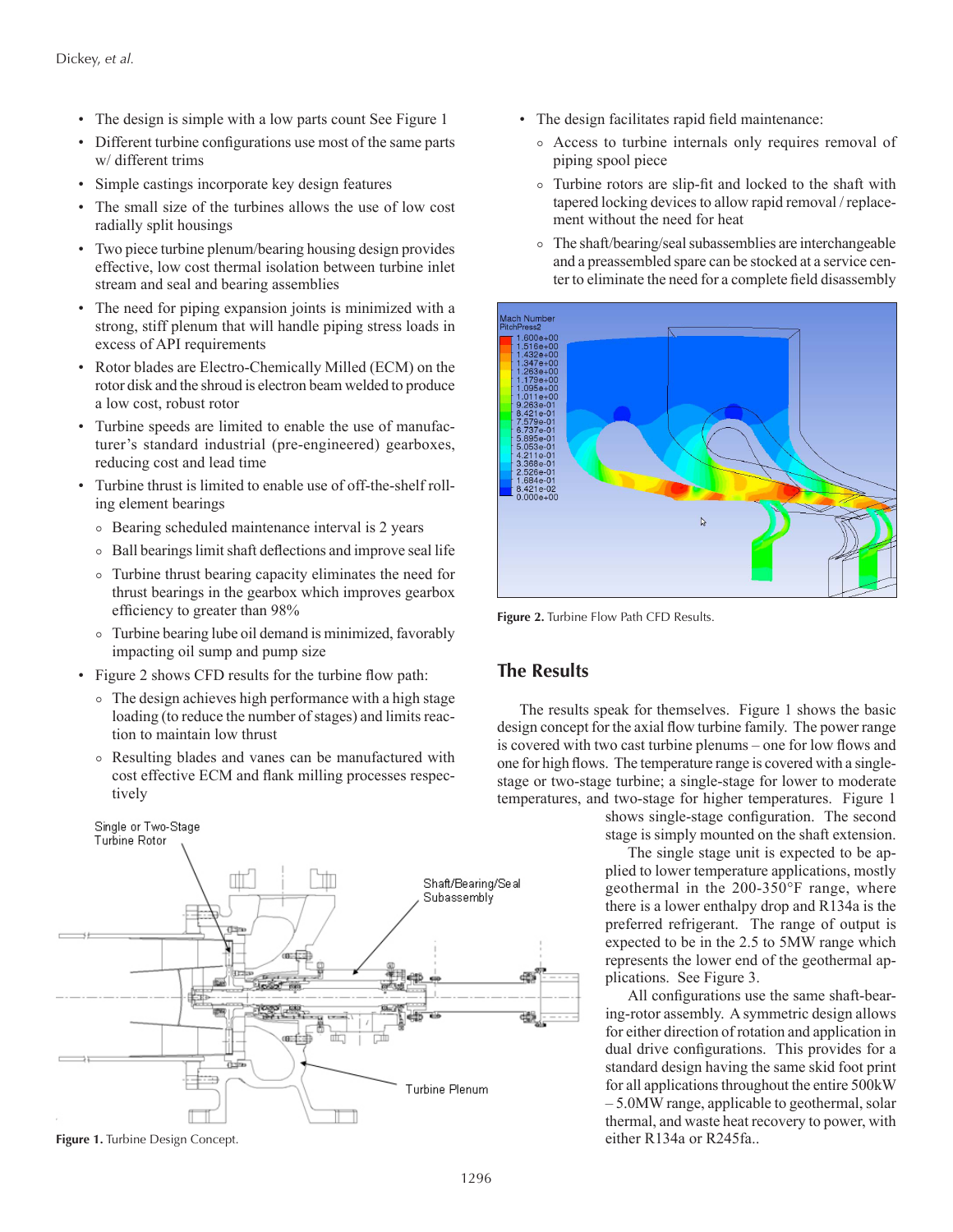

**Figure 3.** Manufactured Turbine in the TAS Shop.

# **Cost Effective Low Temperature Design – Health and Safety Benefits**

This application utilizes R134a, an environmentally friendly working fluid that is well known and proven. The thermodynamic properties of R134a provide the highest practical cycle efficiency given the low temperature of the resource. Further, the high molecular weight allows for a smaller number of turbine stages to reduce cost of the power turbine equipment.

The safety and environmental impact of the TAS equipment provides a significant advance in binary cycle power plants over the working fluids used in isopentane (flammable and explosive) and ammonia (toxic) cycle technologies.

R-134a is non-flammable, unlike conventional hydrocarbonbased binary systems that use pentanes, butanes, propanes, or their derivatives. Consequently, no fire protection system is required, with a resultant capital reduction.

R-134a is non-toxic and non-corrosive, unlike the ammonia which is proposed for use in some high-efficiency binary power cycles. R-134a eliminates a safety hazard for plant personnel, reduces or eliminates permitting costs and delays with state and federal agencies, and the concerns of those communities adjacent to large ammonia-using facilities.

The elimination of safety and environmental hazard leads directly to capital cost and operating cost reductions:

- R134a is not listed by or subject to the State of Nevada, Division of Environmental Protection, Chemical Accident Prevention Program (CAPP) - Permitting Requirements, eliminating cost and time delays.
- R134a is non-flammable. This eliminates the need for the fire protection system which is required for the use of hydrocarbon based binary power plants. As a result, insurance costs will be less since the plant has no flammable materials.
- As of January 2009, all employees working in facilities with flammable fluids are required to be provided with and wear non-flammable cover garments.
- R134a is non-toxic and non-corrosive, unlike the ammonia which is proposed for use in other high-efficiency binary power cycles. R-134a eliminates a safety hazard for plant

personnel, permitting costs and delays with state and federal agencies, and the concerns of those communities adjacent to facilities with a large ammonia inventory.

- The overall higher environmental and safety benefits of the R134a have a benefit beyond the reduced capital cost and permitting effort. With no flammability and no toxicity, the prospect of reduced staffing is presented.
- For a simple process design with few rotating components, the potential for reduced staffing and cost savings is a reality.

# **DOE Low Temperature Project Application**

In May of 2009, the U.S. Department of Energy's (DOE) Geothermal Technologies Program (GTP) issued a Funding Opportunity Announcement (DE-FOA-0000109) to promote the development and commercial application of energy production from Low-Temperature Geothermal Fluids, between 150-300° Fahrenheit. Terra-Gen Power, LLC successfully received an award to demonstrate the technical and economic feasibility of geothermal energy production from these non-conventional geothermal resources at their operating geothermal flash plant at Beowawe, near Battle Mountain, NV.

The FOA provided for the demonstration of the technical and economic feasibility of electricity generation from nonconventional geothermal resources of 205°F using the first commercial use of a low temperature bottoming cycle at a geothermal power plant, with an inlet temperature of less than 300°F. The proposed two-year project supports the DOE Geothermal Technology Program's goal of promoting the development and commercial application of energy production from low-temperature geothermal fluids, i.e., between 150°F and 300°F. The successful award was based on Terra-Gen Power's ability to:

- Perform a study to determine the technical and economic feasibility of a power generation expansion at the existing Beowawe Geothermal Power Plant utilizing binary technology which derives its heat source from the existing low pressure, low-temperature (205°F) brine, which is currently injected into the geothermal reservoir.
- Obtain the necessary permits related to the expansion, including water rights for a new fresh water well which will provide makeup water for the new cooling system.
- Engineer, procure, construct, test, and commission a 2.5 megawatt electric (MWe) binary plant.
- Operate and maintain the new binary plant, providing nonproprietary data to the National Geothermal Data System (NGDS) and the Department of Energy Geothermal Technologies Program (DOE GTP) for a minimum of two years.

#### *Benefits and Outcomes:*

- Proving the technical and economic feasibility of utilizing the available unused heat to generate additional electric power from a binary power plant from the low-temperature brine at the Beowawe Geothermal Power Plant.
- Providing non-proprietary data to the NGDS and DOE for two years.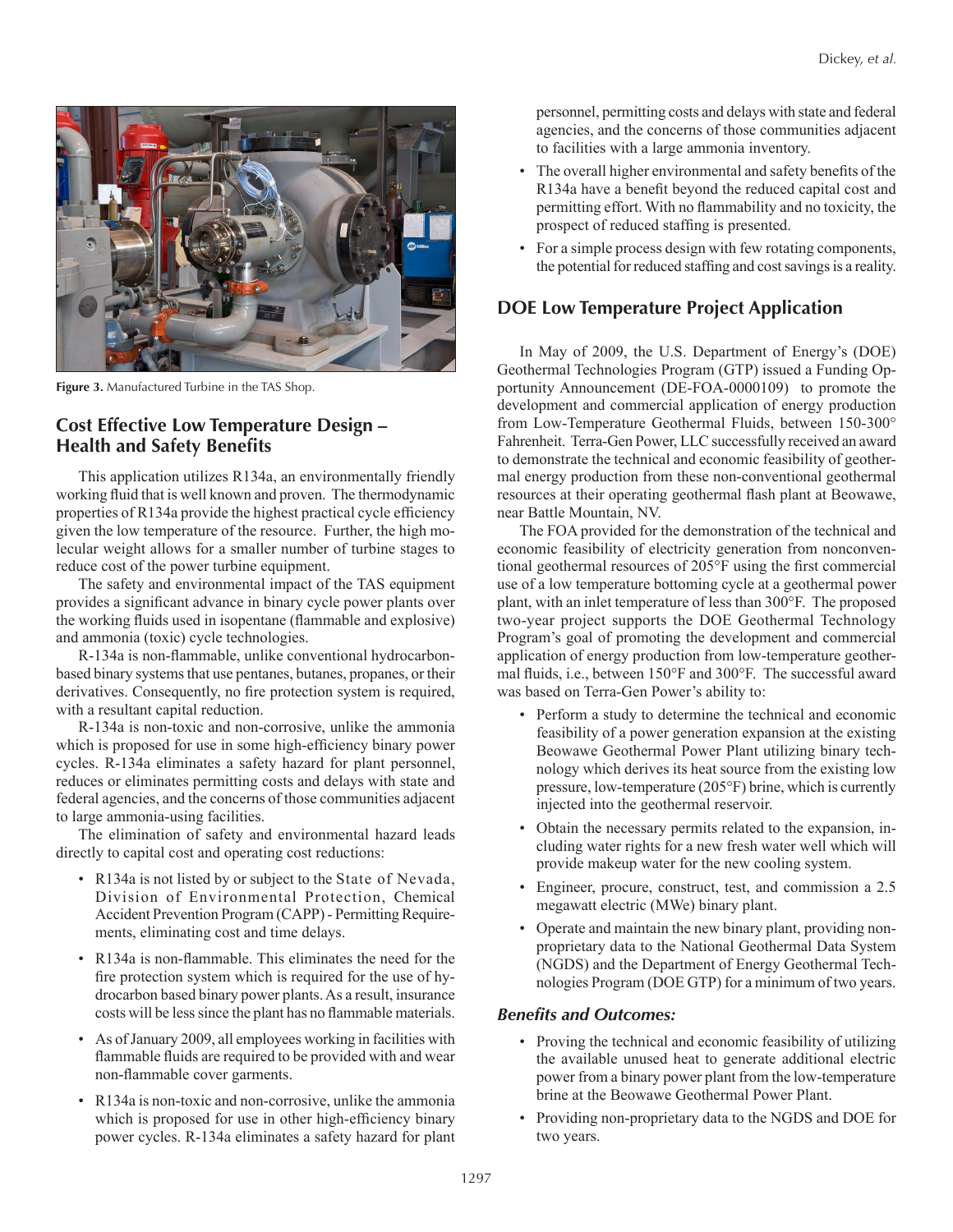

**Figure 4.** Beowawe Modular Plant Design.

- Increased economic benefits in terms of job creation, income generation, and increased tax and royalty payments.
- Decreased greenhouse gas (GHG) emissions.

#### *Impacts*

- Innovative application new to low temp geothermal, potentially adding 10% additional power.
- Good economics in high price region.

# **Beowawe Flash Plant**

Located in Eureka County, NV, the Beowawe geothermal power station is owned by Terra-Gen Power, LLC. The geothermal area at Beowawe Geysers straddles the Eureka-Lander County line in Whirlwind Valley, about 10 km west of the small community of Beowawe, Nevada. It is one of the largest geothermal fields in Nevada with some of the highest reported subsurface temperatures in the state (reservoir temperatures of 213-216°C), making it an ideal area for the development and production of geothermal power.



The Beowawe flash power plant came on line in 1985, producing 16.7 MW from a 200°C resource. During the first year of plant operation, injection of spent brine outside of the Beowawe reservoir caused the reservoir pressure to reduce, which allowed cold ground water to flow into and cool the geothermal reservoir. The cold water inflow stabilized the reservoir pressure but over eight years it reduced the temperatures of the production wells by as much as 21C. A large new production well was drilled, which temporarily restored full plant output but accelerated the decline in reservoir pressure, causing a reduction in the power plant output. The problem was resolved over the next two years, and full production resumed.

In 2005, Sierra Pacific Power Company signed a 20-year contract to purchase geothermal power from Beowawe Power. Operated by

Caithness Operating Company, the Beowawe plant will supply Sierra Pacific 17.7 MWe in January 2006.

- The Beowawe plant has experienced resource decline over its life and had a reduced output, well below the design output.
- The engineer, procure, construct, test, and commission of a new advanced design 2.5 MWe gross binary plant was completed by Terra-Gen Power, LLC. See Figures 2, thru 6.
- The plant was constructed through the end of 2010, and commission in January of 2011.
- The turbine is over-performing and exceeding the performance guarantee, currently producing in excess of 2.0 MWe.

#### **Summary**

This paper demonstrates how this project application benefits the geothermal industry worldwide by:



**Figure 5.** Beowawe Modular Skids in shop. **Figure 6. Beowawe Modular Bottoming Plant operating in field. Figure 6.** Beowawe Modular Bottoming Plant operating in field.